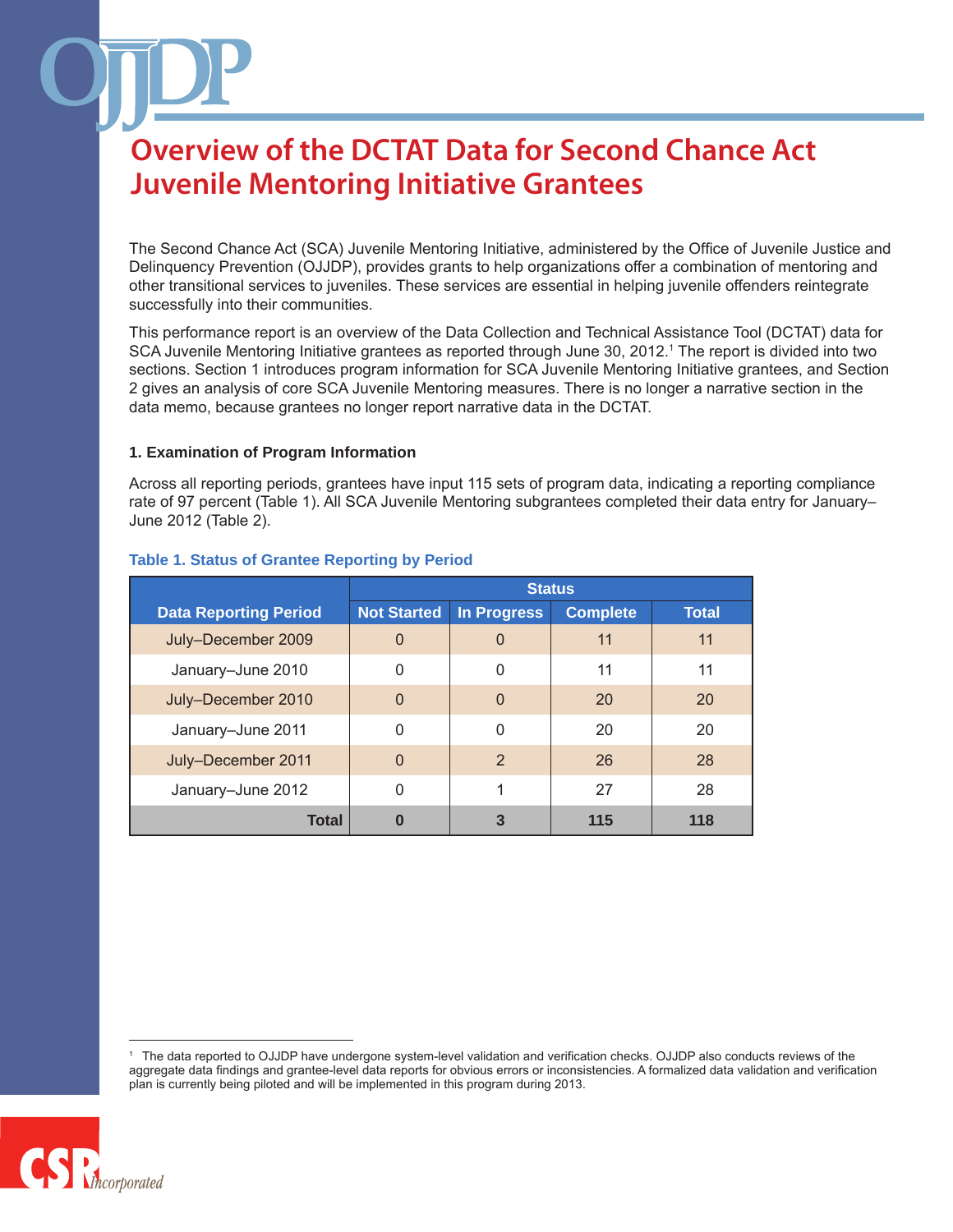|                              | <b>Status</b>      |                    |                 |              |
|------------------------------|--------------------|--------------------|-----------------|--------------|
| <b>Data Reporting Period</b> | <b>Not Started</b> | <b>In Progress</b> | <b>Complete</b> | <b>Total</b> |
| July-December 2009           | $\overline{0}$     | $\mathbf{0}$       | 3               | 3            |
| January-June 2010            | 0                  | 0                  | 3               | 3            |
| July-December 2010           | 0                  | 0                  |                 |              |
| January-June 2011            | 0                  | $\Omega$           | 8               | 8            |
| July-December 2011           | 3                  | $\Omega$           | 9               | 12           |
| January-June 2012            | 0                  | $\Omega$           | 12              | 12           |
| <b>Total</b>                 | 3                  | 0                  | 42              | 45           |

#### **Table 2. Status of Subgrantee Reporting by Period**

In examining SCA Juvenile Mentoring grant amounts by state for the most recent reporting period, Texas received the most funds, followed by New York and Louisiana (Table 3).

| <b>Grantee State</b><br>or District | <b>Federal Award Amount</b><br>(Dollars) |  |  |
|-------------------------------------|------------------------------------------|--|--|
| CA                                  | \$1,154,347.00                           |  |  |
| <b>DC</b>                           | 609,211.00                               |  |  |
| <b>DE</b>                           | 525,435.00                               |  |  |
| FL                                  | 599,025.00                               |  |  |
| <b>GA</b>                           | 1,053,990.00                             |  |  |
| IA                                  | 567,419.00                               |  |  |
| IL                                  | 450,239.00                               |  |  |
| IN                                  | 1,130,838.00                             |  |  |
| LA                                  | 1,171,467.00                             |  |  |
| MA                                  | 607,952.00                               |  |  |
| <b>MN</b>                           | 603,941.00                               |  |  |
| <b>NH</b>                           | 719,166.00                               |  |  |
| <b>NM</b>                           | 615,050.00                               |  |  |
| <b>NY</b>                           | 1,176,708.00                             |  |  |
| OH                                  | 608,358.00                               |  |  |
| <b>OR</b>                           | 624,824.00                               |  |  |
| <b>PA</b>                           | 608,898.00                               |  |  |
| <b>TN</b>                           | 362,736.00                               |  |  |
| <b>TX</b>                           | 1,718,997.00                             |  |  |

### **Table 3. Federal Award Amount by State or District (Dollars): January–June 2012**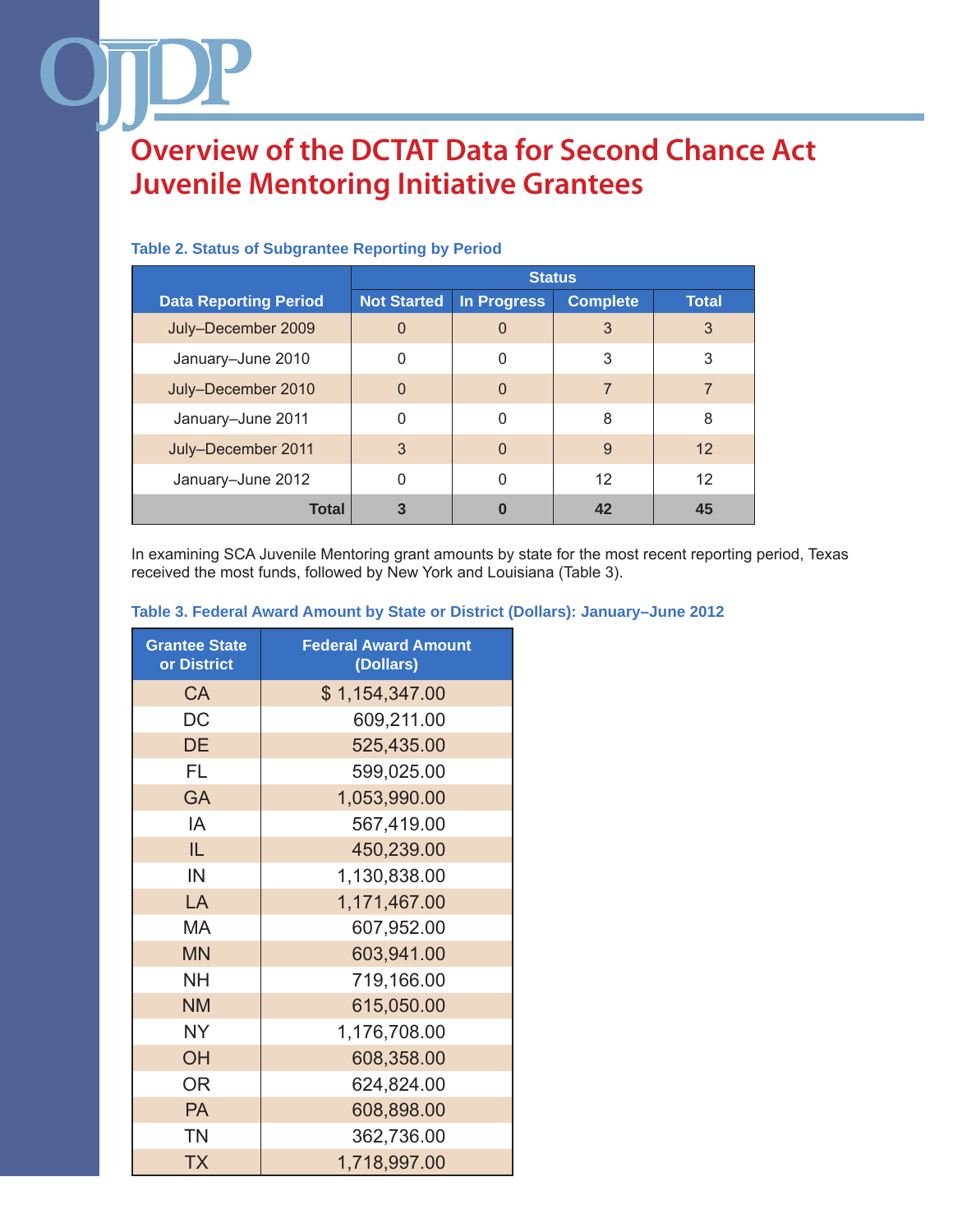The most grants and/or subgrants awarded during this reporting period went to New Hampshire, with 6, followed by New Mexico with 5. Figure 1 shows a comparison among 18 grantee states and the District of Columbia.



#### **Figure 1. Grants and/or Subgrants by State or District: January–June 2012**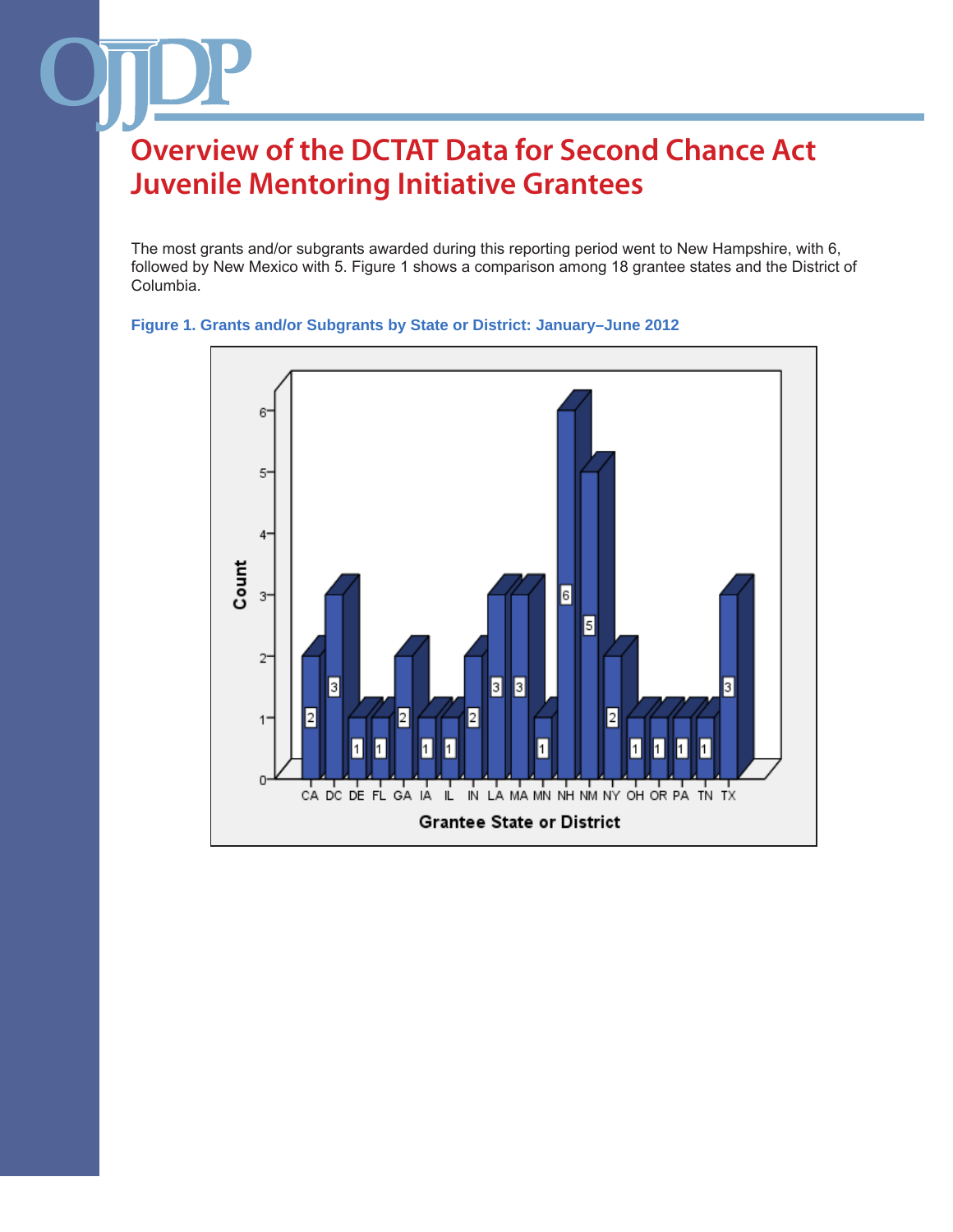Analysis of implementing agencies for this period revealed that the largest numbers of programs were with nonprofit community-based organizations (89 percent). All other implementing organization types accounted for 3 percent of awards each (Figure 2).



**Figure 2. Implementing Agencies: January–June 2012 (N = 38)**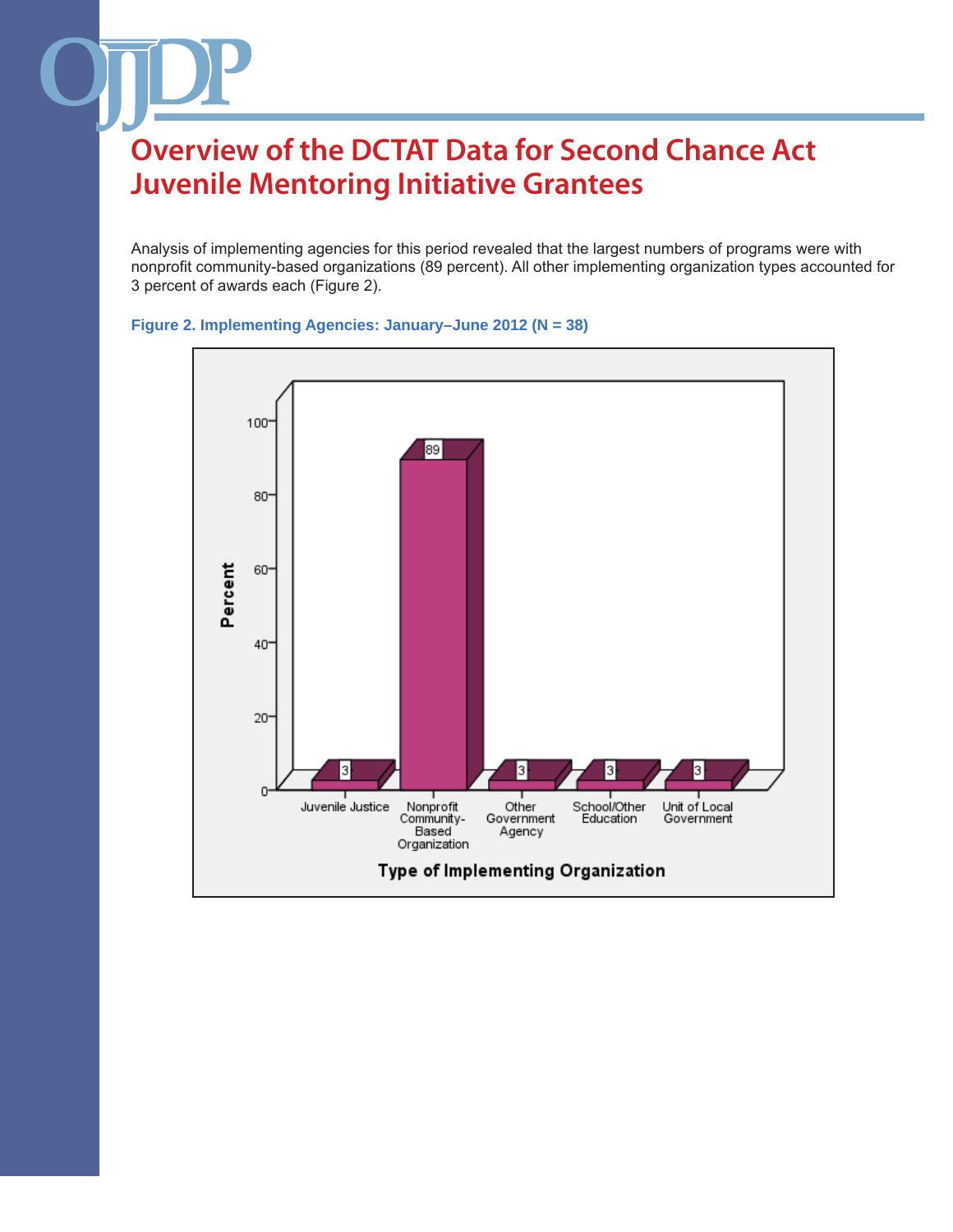Table 4 provides an aggregate of demographic data for the January–June 2012 reporting period. More specifically, the numbers in the table represent the population actually served by SCA Juvenile Mentoring grantees during their project period. Targeted services include any approaches specifically designed to meet the needs of the intended population (e.g., gender-specific, culturally based, and developmentally appropriate services).

#### **Table 4. Target Population: January–June 2012**

|                        | <b>Population</b>                          | <b>Grantees Serving Group</b><br><b>During Project Period</b> |
|------------------------|--------------------------------------------|---------------------------------------------------------------|
| <b>RACE/ETHNICITY</b>  | American Indian/Alaskan Native             | 6                                                             |
|                        | Asian                                      | $\overline{\mathbf{A}}$                                       |
|                        | <b>Black/African American</b>              | 25                                                            |
|                        | Hispanic or Latino (of Any Race)           | 25                                                            |
|                        | Native Hawaiian and Other Pacific Islander | $\overline{2}$                                                |
|                        | Other Race                                 | 8                                                             |
|                        | White/Caucasian                            | 23                                                            |
|                        | Caucasian/Non-Latino                       | 5                                                             |
|                        | Youth Population Not Served Directly       | 3                                                             |
| <b>JUSTICE SYSTEM</b>  | At-risk Population (No Prior Offense)      | 8                                                             |
| <b>STATUS</b>          | <b>First-time Offenders</b>                | 23                                                            |
|                        | <b>Repeat Offenders</b>                    | 26                                                            |
|                        | <b>Sex Offenders</b>                       | $\overline{7}$                                                |
|                        | <b>Status Offenders</b>                    | 10                                                            |
|                        | <b>Violent Offenders</b>                   | 13                                                            |
|                        | Youth Population Not Served Directly       | 4                                                             |
| <b>GENDER</b>          | Male                                       | 31                                                            |
|                        | Female                                     | 27                                                            |
|                        | Youth Population Not Served Directly       | 3                                                             |
| <b>AGE</b>             | $0 - 10$                                   | $\overline{2}$                                                |
|                        | $11 - 18$                                  | 32                                                            |
|                        | Over 18                                    | 6                                                             |
|                        | Youth Population Not Served Directly       | 3                                                             |
| <b>GEOGRAPHIC AREA</b> | Rural                                      | 18                                                            |
|                        | Suburban                                   | 17                                                            |
|                        | Tribal                                     | 1                                                             |
|                        | Urban                                      | 21                                                            |
|                        | Youth Population Not Served Directly       | 3                                                             |
| <b>OTHER</b>           | <b>Mental Health</b>                       | 19                                                            |
|                        | Substance Abuse                            | 21                                                            |
|                        | Truant/Dropout                             | 21                                                            |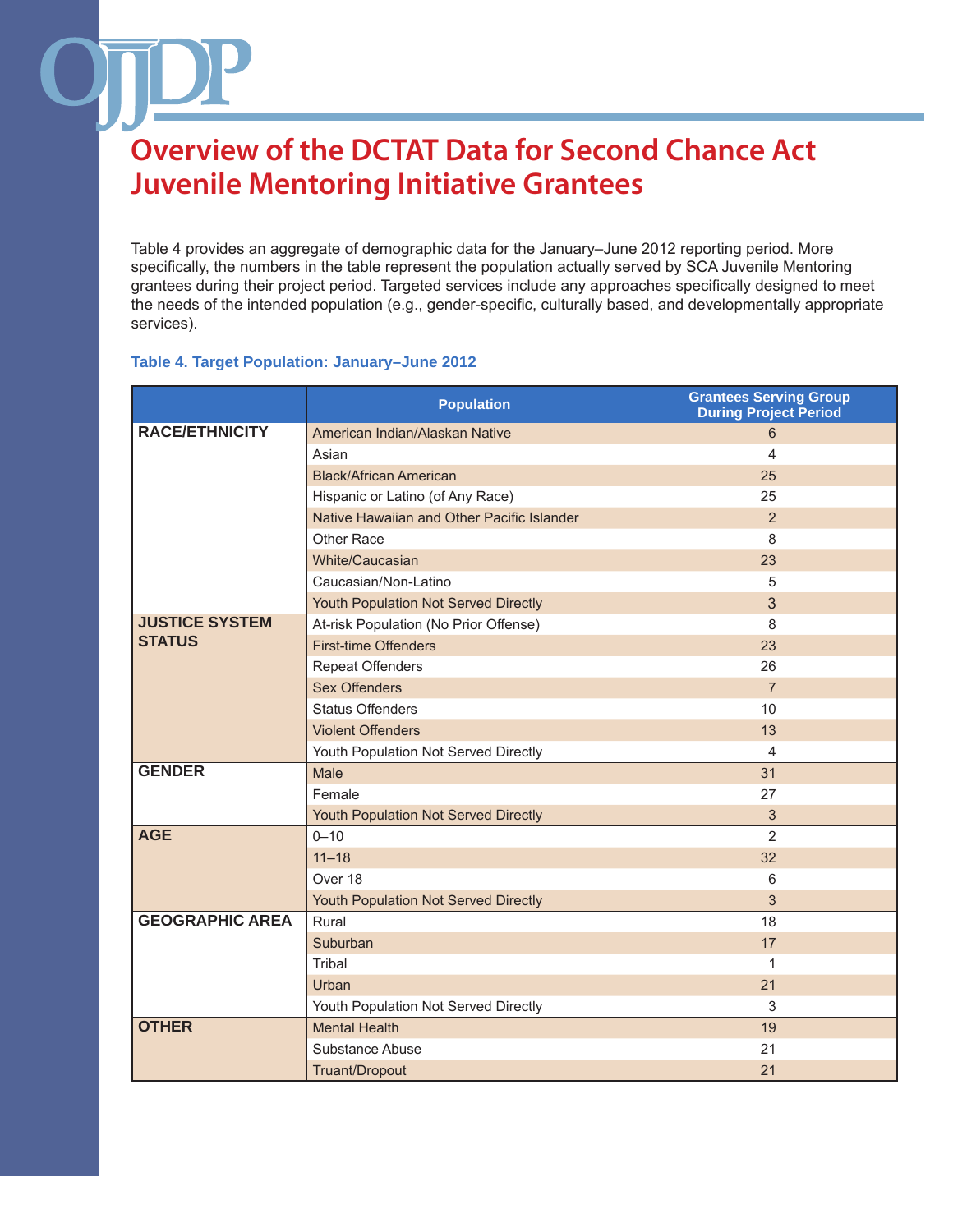#### **2. Analysis of Core Measures**

During the January–June 2012 reporting period, 71 percent (\$10,595,045) of Federal funds were being spent by SCA Juvenile Mentoring grantees and subgrantees who had implemented evidence-based programs and practices (Figure 3).

#### **Figure 3. Grant Funds for Evidence-Based Programs and Practices**

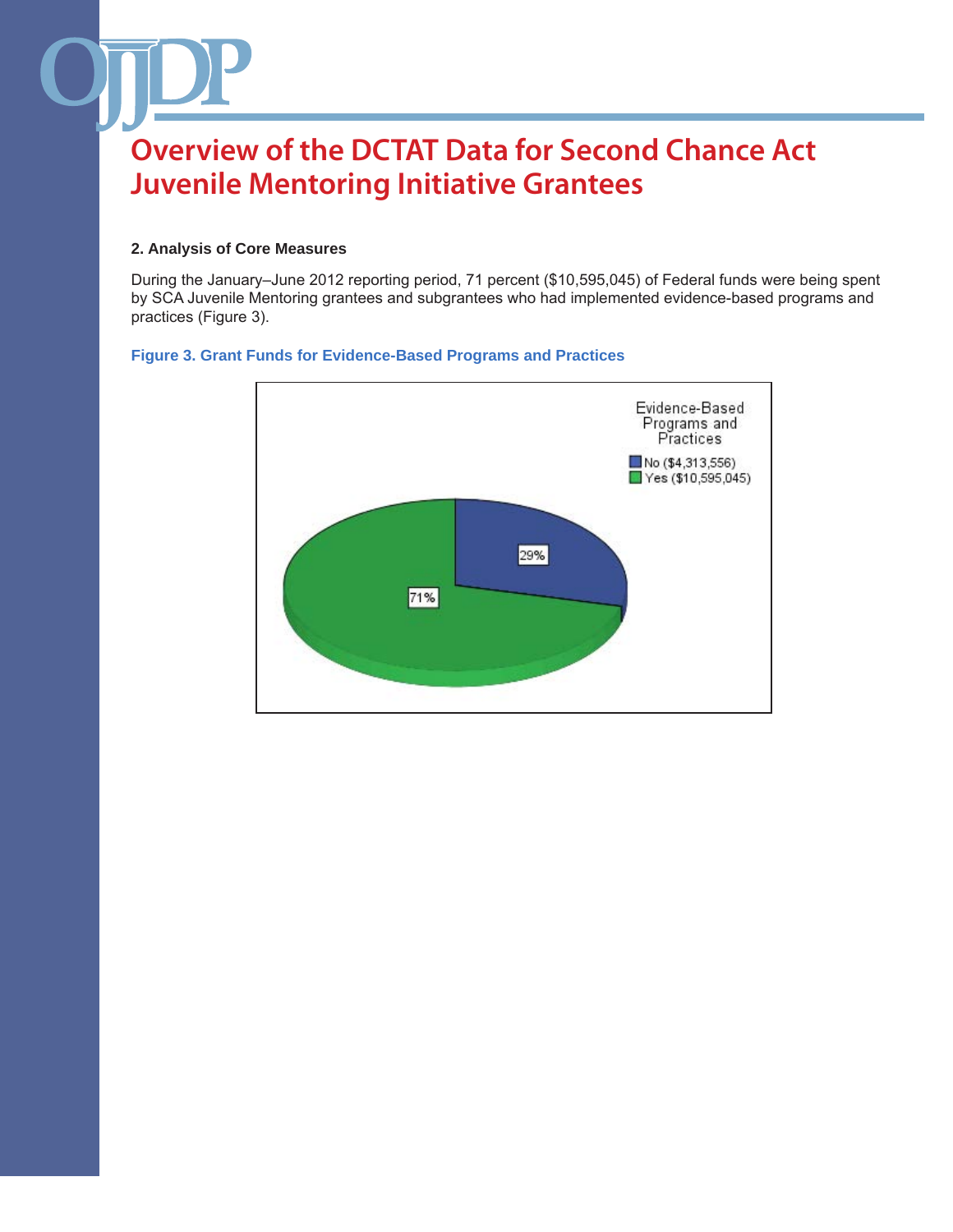Many SCA Juvenile Mentoring grantees and subgrantees are implementing evidence-based practices. During the January–June 2012 reporting period, 32 programs (84 percent) implemented such practices (Figure 4).



#### **Figure 4. Evidence-Based Practices and Programs by Reporting Period**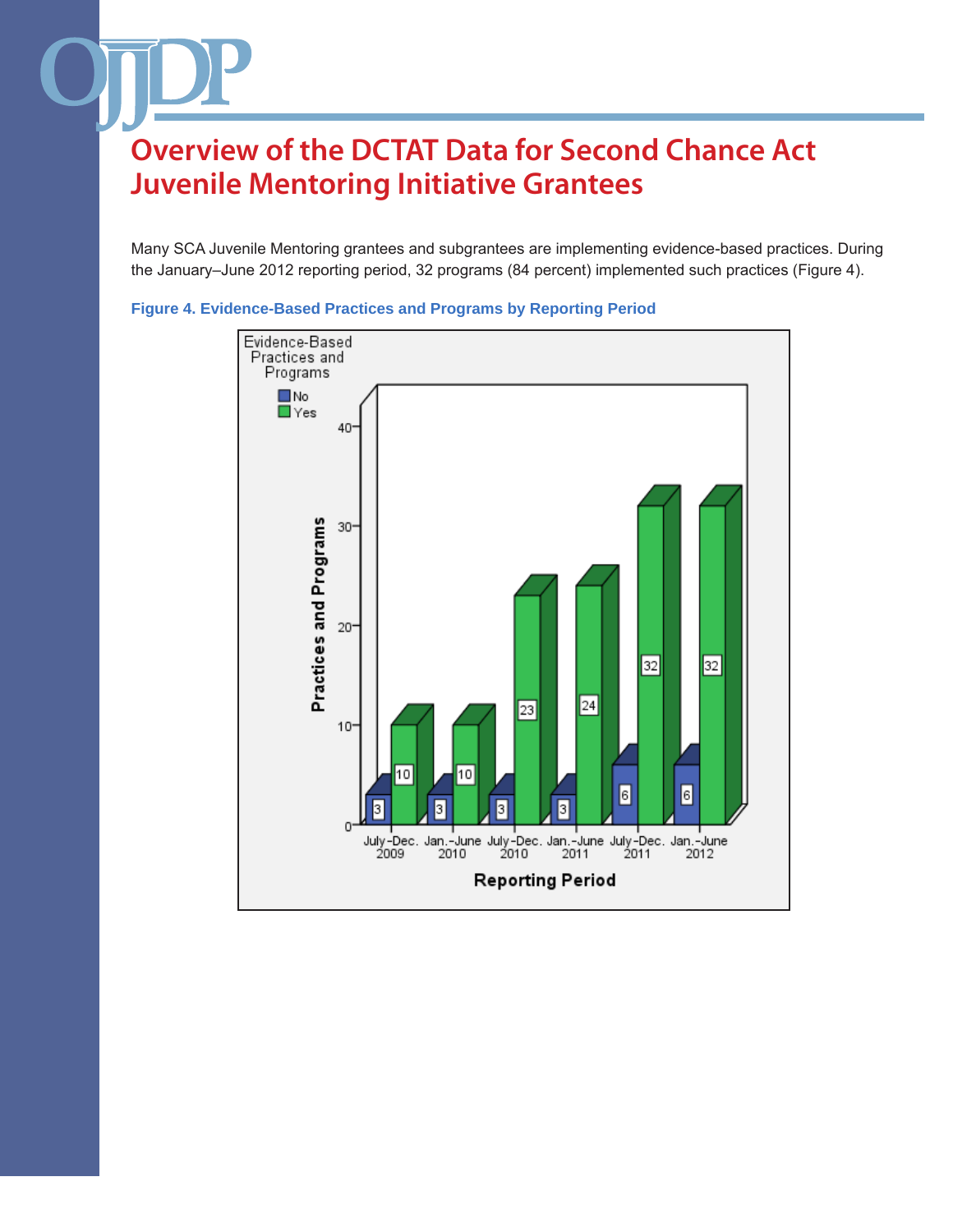The majority of SCA Juvenile Mentoring grantees and subgrantees reported providing a combination of preand post-release services (Figure 5).



**Figure 5. Type of Program Services Provided: January–June 2012**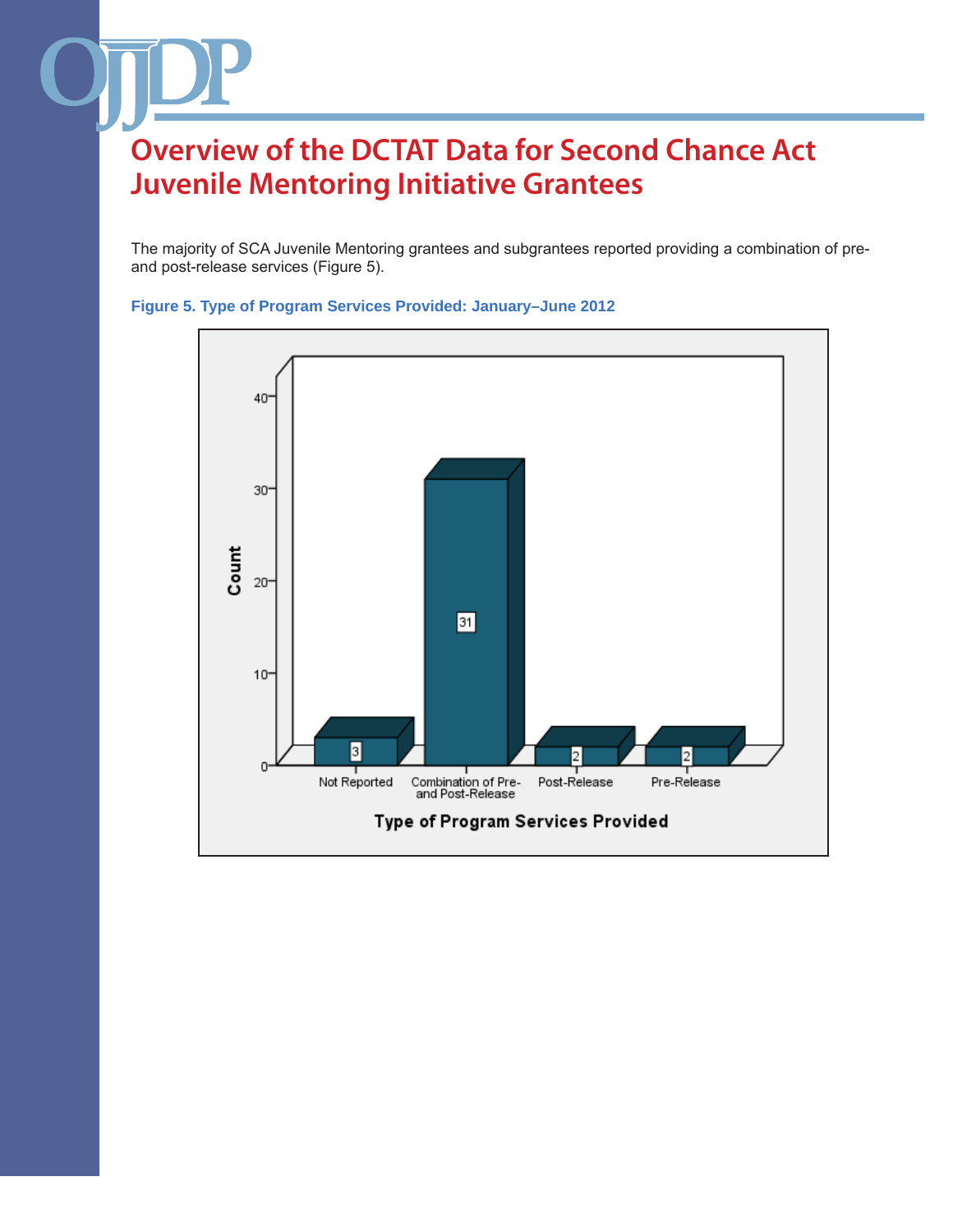The next section presents an aggregate of performance measures data (Table 5). Of the 1,741 youth served by SCA Juvenile Mentoring grantees, 995 youth (57 percent) were served using an evidence-based program or practice. In addition, 53 percent (217) of eligible youth exited programs after completing program requirements. Each grantee defines the requirements needed for a youth to complete each program. Sometimes a program cannot be completed in the 6 months represented by the reporting period. For example, in one program, youth have to complete 9 months of mentoring to be considered successful. If a youth exits such a program for any reason before 9 months of mentoring is complete, he or she is considered unsuccessful. The lack of a shorterterm definition for program completion therefore decreases the overall program completion rate.

Performance measures about the program mentors were also collected. During the reporting period, 678 new program mentors were recruited. Of the 495 mentors who began training, 427 (86 percent) successfully completed it. Moreover, 84 percent of mentors reported that they learned more about their program. Of the 695 mentors in the program during the reporting period, 589 (85 percent) remained active.

Collaboration with active partners also helps mentoring programs succeed, and 97 percent of SCA Juvenile Mentoring grantees reported having such partners during the reporting period.

| <b>Performance Measure</b>                                          | <b>Youth or Mentors</b> |                                               |                |
|---------------------------------------------------------------------|-------------------------|-----------------------------------------------|----------------|
| Program youth served                                                | 1,741                   |                                               |                |
| Program youth served using<br>an evidence-based model or<br>program | 995                     |                                               |                |
| Program mentors recruited                                           | 678                     |                                               |                |
|                                                                     |                         | <b>Completed</b>                              | <b>Percent</b> |
| Program youth completing<br>program requirements                    | 409                     | 217                                           |                |
| <b>Mentors successfully</b><br>completing training                  | 495                     | 427                                           |                |
| Trained mentors with<br>increased knowledge of<br>program area      | 521                     | 438                                           |                |
|                                                                     |                         | <b>Active</b>                                 | <b>Percent</b> |
| Mentor retention rate                                               | 695 mentors             | 589 active mentors                            |                |
| Mentoring programs with<br>active partners                          | 74 mentoring programs   | 72 mentoring programs<br>with active partners |                |

#### **Table 5. Performance Measures: January–June 2012**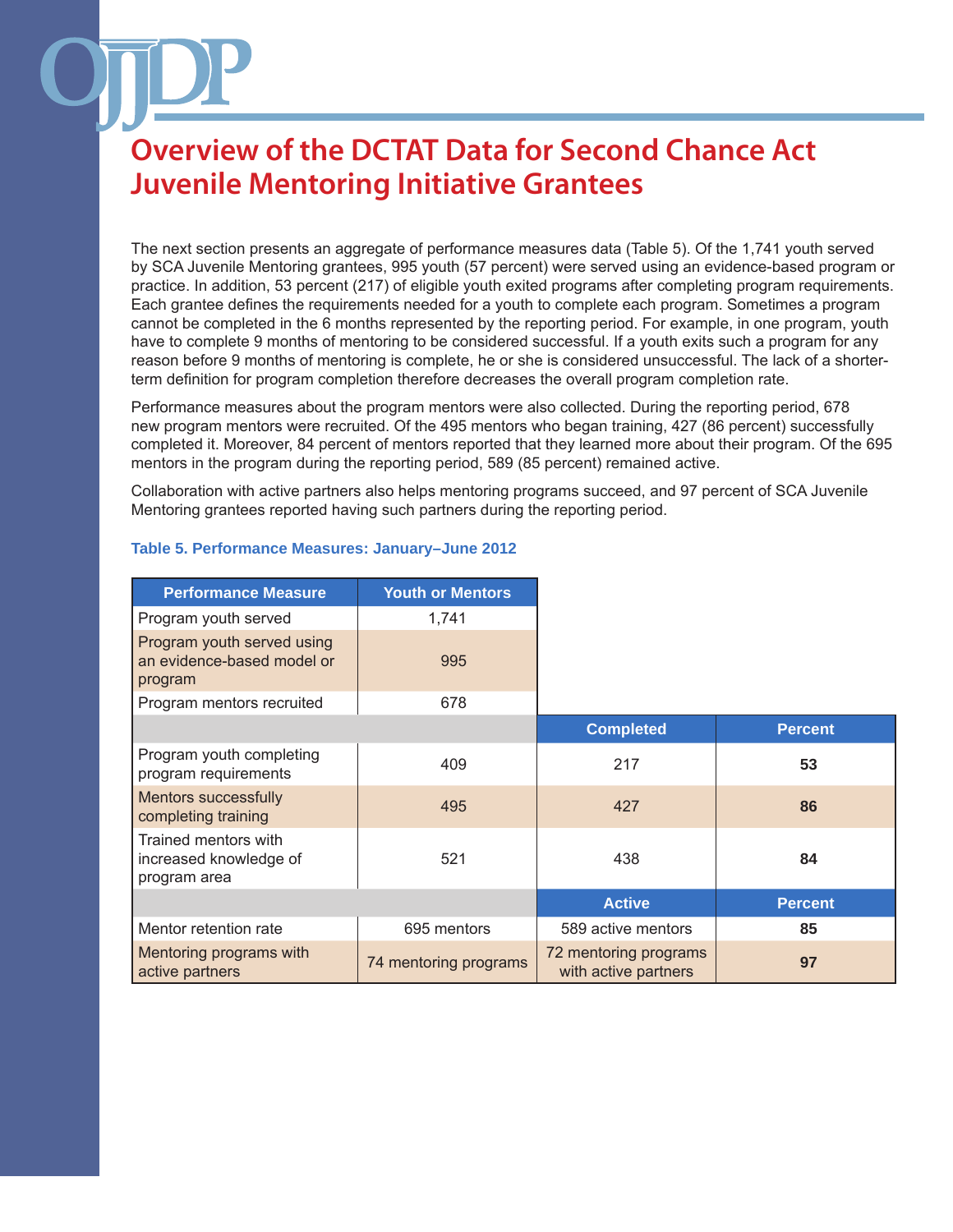The success of the SCA Juvenile Mentoring Initiative is largely dependent on the reoffending rates of the program youth. Technical violations and actual new adjudications are measured separately to give a better understanding of the population being served by the grant. As shown in Table 6, 561 youth were tracked for technical violations. Of those, 53 were committed to a juvenile residential facility, 1 was sentenced to adult prison, and 30 received some other sentence as a result of a technical violation during the reporting period.

Long-term measurement of technical violations revealed that 184 youth who exited the program 6 to 12 months ago were tracked for technical violations during the reporting period. Of those, 30 were committed to a juvenile residential facility, 2 were sentenced to adult prison, and 15 received some other sentence as the result of a technical violation.

| <b>Performance Measure</b>                                                                                                                        | <b>Youth</b>   | <b>Percent</b> |
|---------------------------------------------------------------------------------------------------------------------------------------------------|----------------|----------------|
| Program youth tracked for technical violations<br>(short-term outcome)                                                                            | 561            |                |
| Program youth committed to a juvenile residential<br>facility as a result of a technical violation                                                | 53             | 9              |
| Youth sentenced to adult prison as a result of a<br>technical violation                                                                           | $\mathbf{1}$   | $<$ 1          |
| Youth who received some other sentence as a result<br>of a technical violation                                                                    | 30             | 5              |
| <b>Total</b>                                                                                                                                      | 84/561         | 15             |
| <b>Performance Measure</b>                                                                                                                        | <b>Youth</b>   | <b>Percent</b> |
| Program youth who exited program 6-12 months ago<br>and were tracked for technical violations (long-term<br>outcome)                              | 184            |                |
| Program youth who exited program 6–12 months ago<br>and were committed to a juvenile residential facility<br>as a result of a technical violation | 30             | 16             |
| Youth who exited program 6-12 months ago and<br>were sentenced to adult prison as a result of a<br>technical violation                            | $\overline{2}$ | 1              |
| Youth who exited program 6–12 months ago and<br>received some other sentence as a result of a<br>technical violation                              | 15             | 8              |
| <b>Total</b>                                                                                                                                      | 47/184         | 26             |

#### **Table 6. Technical Violation Measures: January–June 2012**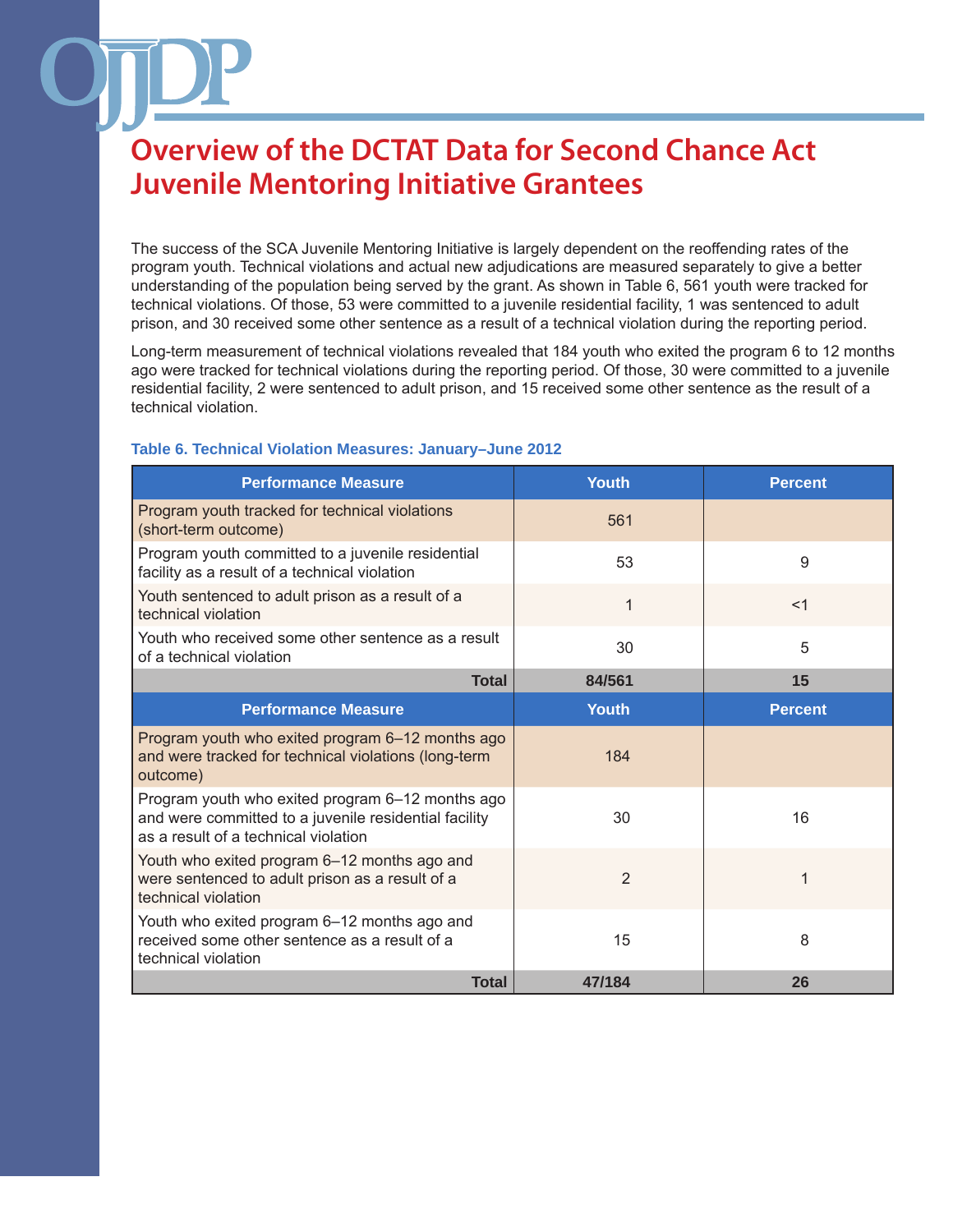As shown in Table 7, of the 1,045 program youth who were tracked for adjudications during the reporting period, 72 (7 percent) were committed to a juvenile residential facility as the result of a new adjudication. Moreover, 6 were sentenced to adult prison, and 30 were given some other sentence during the reporting period.

Long-term recidivism showed that 391 youth had exited the program 6 to 12 months ago and were tracked for new adjudications during the reporting period. Of those, 34 (9 percent) were recommitted to a juvenile residential facility, 7 were sentenced to adult prison, and 8 were given some other sentence as the result of a new adjudication.

#### **Table 7. Recidivism Measures: January–June 2012**

| <b>Performance Measure</b>                                                                                                                           | <b>Youth</b>   | <b>Percent</b> |
|------------------------------------------------------------------------------------------------------------------------------------------------------|----------------|----------------|
| Program youth tracked for adjudications<br>(short-term outcome)                                                                                      | 1,045          |                |
| Program youth committed to a juvenile residential<br>facility as a result of a new adjudication                                                      | 72             | 7              |
| Youth sentenced to adult prison as a result of a new<br>adjudication                                                                                 | 6              | 1              |
| Youth given some other sentence as a result of a<br>new adjudication                                                                                 | 30             | 3              |
| <b>Total</b>                                                                                                                                         | 108/1,045      | 10             |
| <b>Performance Measure</b>                                                                                                                           | <b>Youth</b>   | <b>Percent</b> |
| Program youth who exited program 6–12 months ago<br>and were tracked for new adjudications (long-term<br>outcome)                                    | 391            |                |
| Program youth who exited the program 6-12 months<br>ago and were recommitted to a juvenile residential<br>facility as a result of a new adjudication | 34             | 9              |
| Youth who exited program 6-12 months ago and<br>were sentenced to adult prison as a result of a new<br>adjudication                                  | $\overline{7}$ | 2              |
| Youth who exited program 6-12 months ago and<br>were given some other sentence as a result of a new<br>adjudication                                  | 8              | 2              |
| <b>Total</b>                                                                                                                                         | 49/391         | 13             |